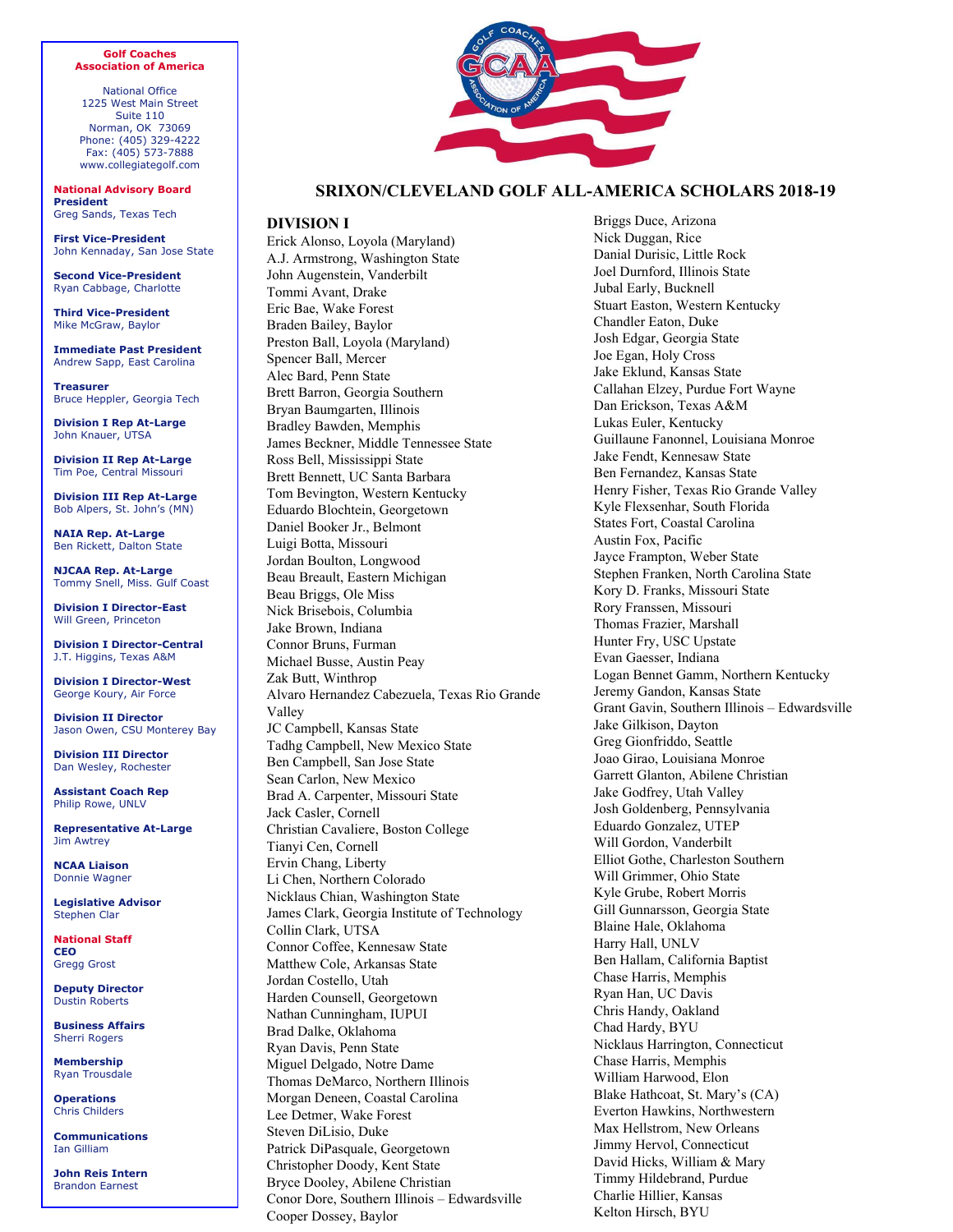Augustin Hole, New Mexico Dominick Hoover, Cal Poly Graysen Huff, Auburn Trevor Hulbert, East Tennessee State Brian Humphreys, Boise State Pablo Heredia Iglesias, Bowling Green Andrew Israelson, North Dakota State Joseph Isaiah Jackson, Memphis Lake Johnson, Chattanooga Dawson Jones, Rhode Island Joey Jordan, Virginia Tech Zack Justice, Richmond Zareh Kaloustin, Pennsylvania Rasmus Karlsson, South Alabama Walker Kesterson, Southern Mississippi Geuntae Kim, East Tennessee State Justin Kim, UNLV Brody King, Rhode Island Tripp Kinney, Iowa State Colin Kober, Baylor Amarin Kraivixien, Campbell Anton Krecic, Cleveland State Justin LaFrance, Loyola (Chicago) Austin Lancaster, Austin Peay Jack Lang, Davidson Wyatt Larkin, Kennesaw State David Laskin, Arizona Eoin Leonard, Yale Jordan Less, Northern Illinois Rasmus Broholt Lind, Toledo Edvin Lindgren, Eastern Kentucky Erik Lindwall, Eastern Kentucky Matthew Liston, Kentucky Thomas Longbella, Minnesota Logan Lowe, George Washington Ryan Lumsden, Northwestern Ethan Marcus, Arizona Domenic Maricocchi, Dayton Jackson Markham, SMU Joshua Martin, North Carolina Patrick Martin, Vanderbilt University Nickolas Martinez, Houston Baptist Roland Massimino, Kansas State Philipp Matlari, West Virginia Lukas J.McCalla, Missouri State Mitchell McFarland, Akron Mike McGilton, New Mexico State Michael McKee, Winthrop Max Mehles, Kentucky Jack Melville, Delaware Will Miles, South Carolina Chris Mogg, Gonzaga Cole Moore, Marshall Collin Morikawa, California Devin Morley, Louisville Benjamin Morris, William & Mary Tyler Munetake, Gonzaga John Murdock, Wyoming John Murphy, Louisville Gen Nagai, Seton Hall Matt Naumec, Boston College Rhys Nevin, Tennessee James Nicholas, Yale Andreas Nielsen, Eastern Kentucky Nick Nolan, Gonzaga AJ Nolan, Presbyterian Marc Norton, Oakland William Nottingham, Clemson Connor O'Brien, Bucknell

Brock Ochsenreiter, Indiana AJ Ott, Colorado State Jacob Otta, South Dakota State Zack Overstreet, Seattle Tanner Owens, Middle Tennessee State Max Palmer, Robert Morris Etienne Papineau, West Virginia Settavut Paradee, UTEP Rij Patel, Harvard Cole Patterson, Presbyterian Dave Perkins, Illinois State Bjarki Petursson, Kent State Jacob Carter Poore, Northern Kentucky Luca Portelli, Texas Rio Grande Valley Grant Powell, UNCG Owen F. Quinn, Lehigh Evan J. Quinn, Princeton Ivan Ramirez, Texas Tech Nolan Ray, Tennessee Noah Reese, Evansville Harrison Rhoades, North Carolina State John Raftery, Bucknell Ben Ramsey, Radford Salvador Rocha, Northern Illinois Grant Rogers, Rice Thomas Rosenmueller, North Texas Calvin Ross, Texas State Logan Sabins, Butler Stephen Saleeby, UNCW Lars Sandvoll, Francis Marion Thibault Santigny, Louisiana- Monroe Ben Sattler, Ohio McCain Schellhardt, Missouri Kansas City Stanton Schorr, Mercer Zachary Schroeder, Purdue Fort Wayne Yannick Schutz, South Alabama Sandy Scott, Texas Tech Max Sear, West Virginia Tyler See, UC Santa Barbara Nick Sharp, Northern Colorado Justin Sheparovich, UC Santa Barbara Henry Shimp, Stanford Kyle Slattery, Southern Illinois University-Edwardsville Alex Smalley, Duke David Snyder, Stanford Jacob Solomon, Auburn Cam Solomon, Miami Andy Spencer, Kansas Charlie Spencer-White, DePaul Andrew Spilman, UC Riverside Hayden Springer, TCU Austin Squires, Cincinnati Peter Staalbo, South Alabama Ryan Stachler, South Carolina William Starkey, Southern Illinois University-Edwardsville Daniel Starzinski, Wyoming Patrick Stephenson, East Carolina Teagan Stephenson, Longwood Scott Stevens, South Carolina Tyler Strafaci, Georgia Tech Zach Sudinsky, Eastern Michigan Alex Summers, Texas Rio Grande Valley Jesper Svensson, Campbell Adam Szwed, Longwood Pablo Rodriguez Tabernero Torres, Kennesaw State Giovanni Tadiotto, Illinois Benedikt Thalmayr, Jacksonville State Jack Tolson III, Louisiana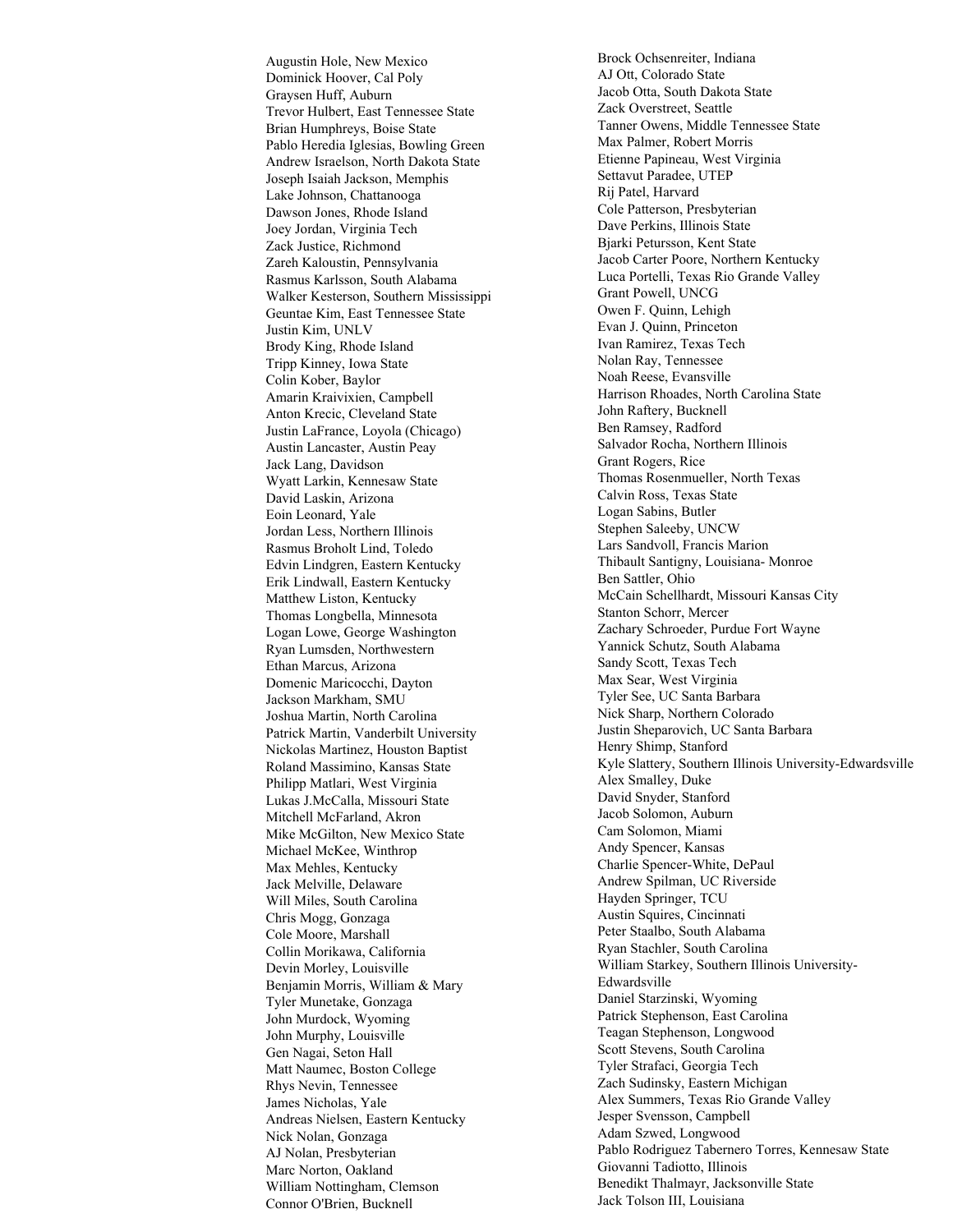Ben Tucker, James Madison Will Voetsch, Ohio State Jarle Volden, Purdue Jonathon Wagoner, Arizona State Andrew Walker, Michigan State William Walker III, UAB Thomas Walsh, Virginia Jordan Warnock, USC Upstate Justin Warren, Little Rock Jackson Wetherbee, Western Illinois Brandon Weaver, Longwood Benton Weinberg, Iowa Joel Wendin, Arkansas State Jackson Wendling, Nebraska Daniel Wetterich, Ohio State Peyton Wilhoit, Southern Illinois Matt Williams, Houston James Wilson, George Mason Harlan Winn, Samford Timothy Wiseman, Ball State Michael Wong, UC Riverside Hayden Wood, Oklahoma State Brandon Wu, Stanford Orion Yamat, Loyola (Chicago) Cameron Yeary, Tennessee Tech Chris Yeom, Seton Hall Hunter York, Southern Illinois Cameron Young, Wake Forest Simon Zach, Louisville Sully Zagerman, Florida Atlantic

#### **DIVISION II**

Austin Alexander, Wayne State Matt Anderson, Valdosta State Valter Andersson, Young Harris Will Barnett, CSU East Bay Julian Bartucca, Tiffin Rhett Bechtel, Southern Nazarene Daniel Benson, West Georgia Anthony Bolden , Wayne State John Bolger, Young Harris Tim Bombosch, Wingate John Ryan Bonaobra, Central Missouri Christian Bosso, West Florida Harry Boyle, Lincoln Memorial Shanren Brienen, Florida Tech Sam Broadhurst, Lincoln Memorial Michael Butler, Western Washington Ryan Cahill, Georgia Southwestern State Ethan Cairns, Coker Lawrence Ce Liang, Academy of Art Matthew Cocorikis, Indiana University of Pennsylvania Philip Coles, Wingate Kason Cook, Southwestern Oklahoma State John-Crawford Counts, Delta State Holden Crago, Central Oklahoma Brayden Cruth, West Texas A&M Matthew Dalrymple, King Kyle DeCenzo, Florida Tech Dylan DeWitt, Findlay Alex Dice, Saginaw Valley State Jack Duguid, Colorado - Colorado Springs Erik Edwards, Indianapolis Jed Enomoto, Holy Names Michael Erickson, Post Keenan Flemming, Maryville

Dario Gabriel, Cameron Daniel Graves, Coker Devin Gregg, Sonoma State Anthony Guerrera, Post Spencer Hackert, Bellarmine Grant Haefner, Wayne State Will Hall, Rollins Zachery Harold, Coker Blake Hartford, Texas A&M - Commerce Ole Hatlelid, Southwestern Oklahoma State Joseph Herrera, CSU East Bay Parker Holekamp, Texas A&M International Thitipong Homruen, Academy of Art Hayden Hui, UCSD Jacob Huizinga, West Florida Chase Ibbotson, Florida Southern Dylan Igo, Southern Nazarene James Inman, Bellarmine Juan Iturra, Flagler Samuel Jones, West Georgia Luke Kelly, Findlay Justin Kim, Texas A&M International Spencer Klimek, Indianapolis Simon Knutsson, Saint Leo Tomas Krivanec, Tiffin Shkelqim Kukaj, St. Thomas Aquinas Kinley Lee, Arkansas Monticello Wanjoo Lee, Coker Joseph Lemieux, Central Oklahoma August Lindvall, USCA Jared Lyons, Saginaw Valley State Gregor MacIntosh, Harding Gabriel Manotoc, Academy of Art Cameron McCloskey, Tiffin Zachary McClure, Holy Names Clay McCrory, Colorado - Colorado Springs Cameron McRae, Henderson State Ondrej Melichar, Southern Nazarene Jonathan Mulvany, CSU East Bay Max Murai, CSU East Bay Jake Newman, Maryville Ainee O'Connor, Lenoir-Rhyne Scott Odell, Lee Jordan Oliver, CSU Chico Juan Pallach, Oklahoma Christian Scott Pechacek, Barton Trystan Perkins, Rollins Justin Plane, Barton Dustin Pumford, Saginaw Valley State Liam Purslowe, Hillsdale Emilio Gonzalez Ramirez, St. Mary's Samuel Reid, Tiffin Brad Robinson, Lenoir-Rhyne Blake Saffell, Ohio Dominican Nilo Sanchez, Saint Leo Logan Schweinefus, Upper Iowa Nikolas Senkowski, Wayne State Nick Shapiro, Henderson State Dan Sheehan, USCA Michael Silberberg, Rockhurst Greg Smith, CSU East Bay Ryan Smith, California University of Pennsylvania Zachary Smith, Delta State Niels Sorenson, Cameron Andrew Spear, St. Edwards Evan Spence, Lee Jacob Stevenson, St. Mary's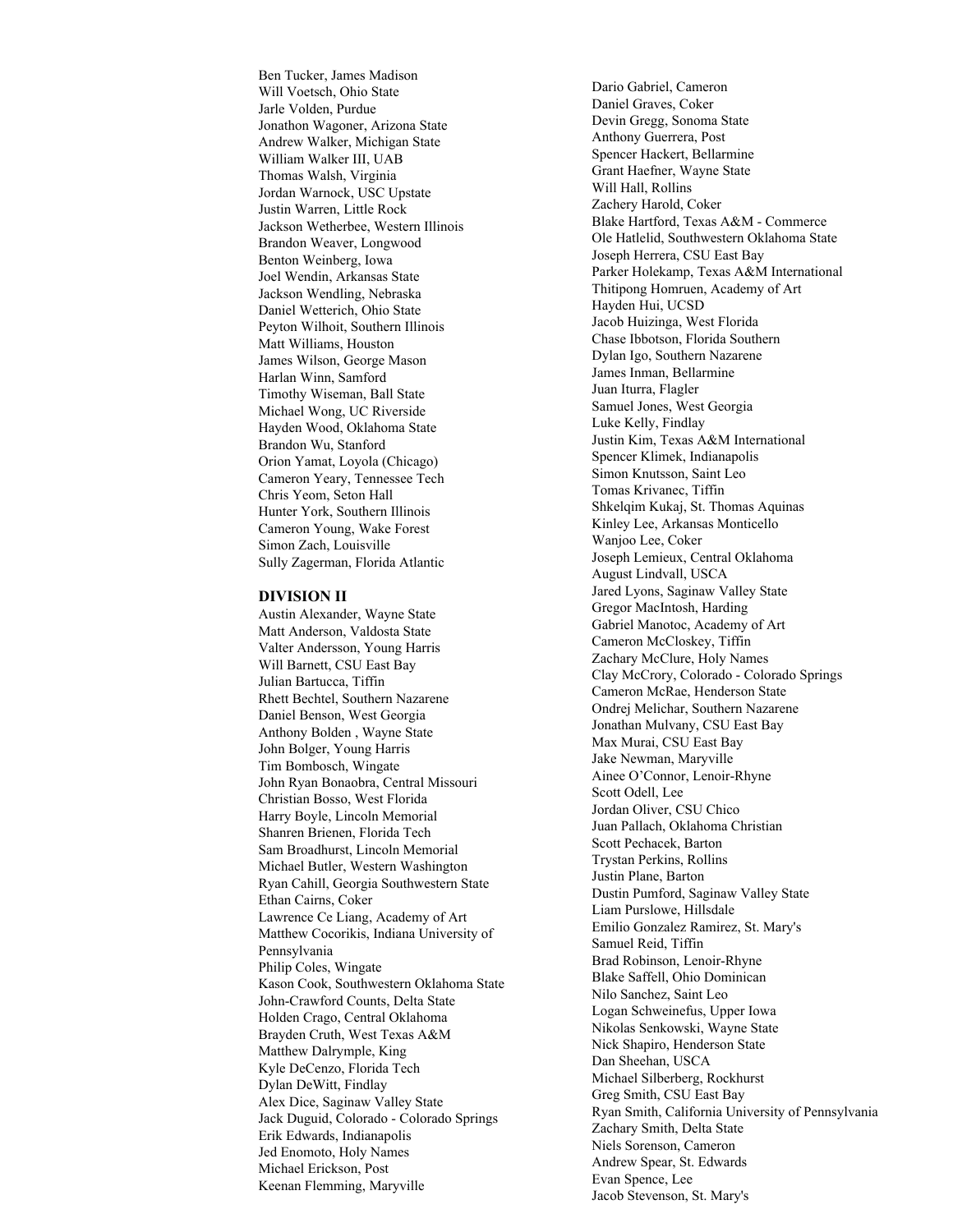Kelley Sullivan, CSU Chico Corey Teaford, Bellarmine Alastair Thurlow, Florida Tech Daniel Trost, Rockhurst Cody Troutman, Central Oklahoma Tyler Uhlig, Texas - Tyler Michael VanDerLaan, Florida Southern Pedro De La Vega, Western New Mexico Andrew Wayman, Ohio Dominican Niclas Weiland, Barry Mitchell White, Grand Valley State Jeffery Whitson, Arkansas Monticello Robert Wilkinson, King Joey Williams, Maryville Antonio Lopez Woodworth, Post

#### **DIVISION III**

Jamie Agnew, Hampden-Sydney Jacob Arnett, Oglethorpe Nick Bauer, Wisconsin- Eau Claire Jack Berger, Transylvania Nicholas Calabrese, St. John Fisher Tom Carlson, Gustavus Adolphus Matthew Christl, Southwestern (TX) Mackenzie Clow, Husson Tyler Cohen, Rhodes Brice Cooper, UT Dallas Cort Crawley, Mary Hardin-Baylor Tyler Dunfee, Otterbein Jackson Eversoll, Edgewood Joseph Fewer, Luther Kurt Fortman, Otterbein Sam Galloway, Emory Nathan Garner, LaGrange Henry Gee, Huntingdon Josh Gibson, Hope Andrew Goble, Hope Nathan Haley, Texas Lutheran Ben Hauge, Gustavus Adolphus Dawson Hinz, Edgewood Devon Horne, Southwestern (TX) Ben Johnson, Illinois Wesleyan Jack Koehler, Saint Johns (MN) Benjamin Kramer, Hope Harrison Lane, Transylvania Austin Long, Claremont-Mudd-Scripps Josh Maisel, Stevenson Sam Marty, Otterbein Drew Mathers, Huntingdon Hunter Mickatavage, Rosemont Taylor Morang, Husson Brian Morris, Webster Will Murphy, Webster Stefan Nelson, California Lutheran Tyler Newton, York (PA) Matt Organisak, Emory Cade Osgood, Southwestern (TX) Brian Peccie, Washington & Lee Jensen Peck, Edgewood Boyd Peete, Washington & Lee Drew Pershing, Illinois Wesleyan Sean Puleo, Washington & Lee Robert Quinilty, Washington & Lee Jacob Rockefeller, UT Dallas Alex Rogan, Wisconsin-Eau Claire Jake Rosen, California Lutheran David Schneider, Saint John's University (MN) Olle Sedelius, Wisconsin-Superior Daniel Settecerri, Hope

Stephen Shephard, Huntingdon Sutherland Stith, Southwestern Matt Striegel, Thomas More Zach Treilobs, Transylvania Stephen Vye, Rosemont College Thomas Weaver, Rhodes College Noah Weigle, Hope Alex Wrenn, Claremont-Mudd-Scripps Connor Yakubov, Emory

## **ADDITIONAL DIVISION III**

Dan Altieri, Swarthmore Grady M. Anderson, North Carolina Wesleyan Ben Balen, Concordia (TX) Michael Barber, Millikin Grant Brettnacher, Trine Nick Brodbeck, Denison Brett Buckingham, Augsburg Reid Buzby, Middlebury Thomas Conroy, Clarkson Harrison Cooper, Augsburg Jake Darr, Washington & Jefferson Conner Davis, La Verne Josh DeSain, Piedmont Derick Disch, Wisconsin Lutheran Christian Early, Denison Derek Farrell, St. Thomas Larkin Gross, Methodist Damian Hammond, Skidmore Jacob L. Hash, Franklin Kyle Henofer, Arcadia Michael Hunt, McMurry Hisham Hussein, La Verne Thomas Iturbe, Birmingham Southern Trent Jones, Willamette Pat Kawakami, Kenyon Griffin Kern, Piedmont Nicholas Knowlton, Trine Dakota Krech, Augsburg Joseph Lesueur, Trine Nicholas Ludka, Kalamazoo Colin MacLane, Birmingham Southern Ryan Mallette, Wittneberg Wil Manuel, Maryville (Tenn) Gray Matthews, Sewanee Todd Mieske, Trine Philippe Morin, Middlebury Jack Mulligan, Rochester Tommy Oliver, Sewanee Sean Paul Owen, Oswego State David Packer, Middlebury Jack Ritchay, St. Thomas Gabriel Rossi, Skidmore Lane Roye, McMurry Kenneth Sheldon, Willamette Tom Sheran, UMASS Dartmouth Graham Sherard, Earlham Mariano Silvestri, North Carolina Wesleyan Andrew Skibski, Adrian Luke Smith, Hardin-Simmons Brady Thomas, Wisconsin- Eau Claire John Luke Thornton, North Carolina Wesleyan Joshua Turich, Ohio Northern Nic Vandeventer, Sewanee Travis Veenhuis, Kalamazoo Tyler Vincent, Methodist Hiromitsu Washizu, North Central Jackson Williams, Franklin